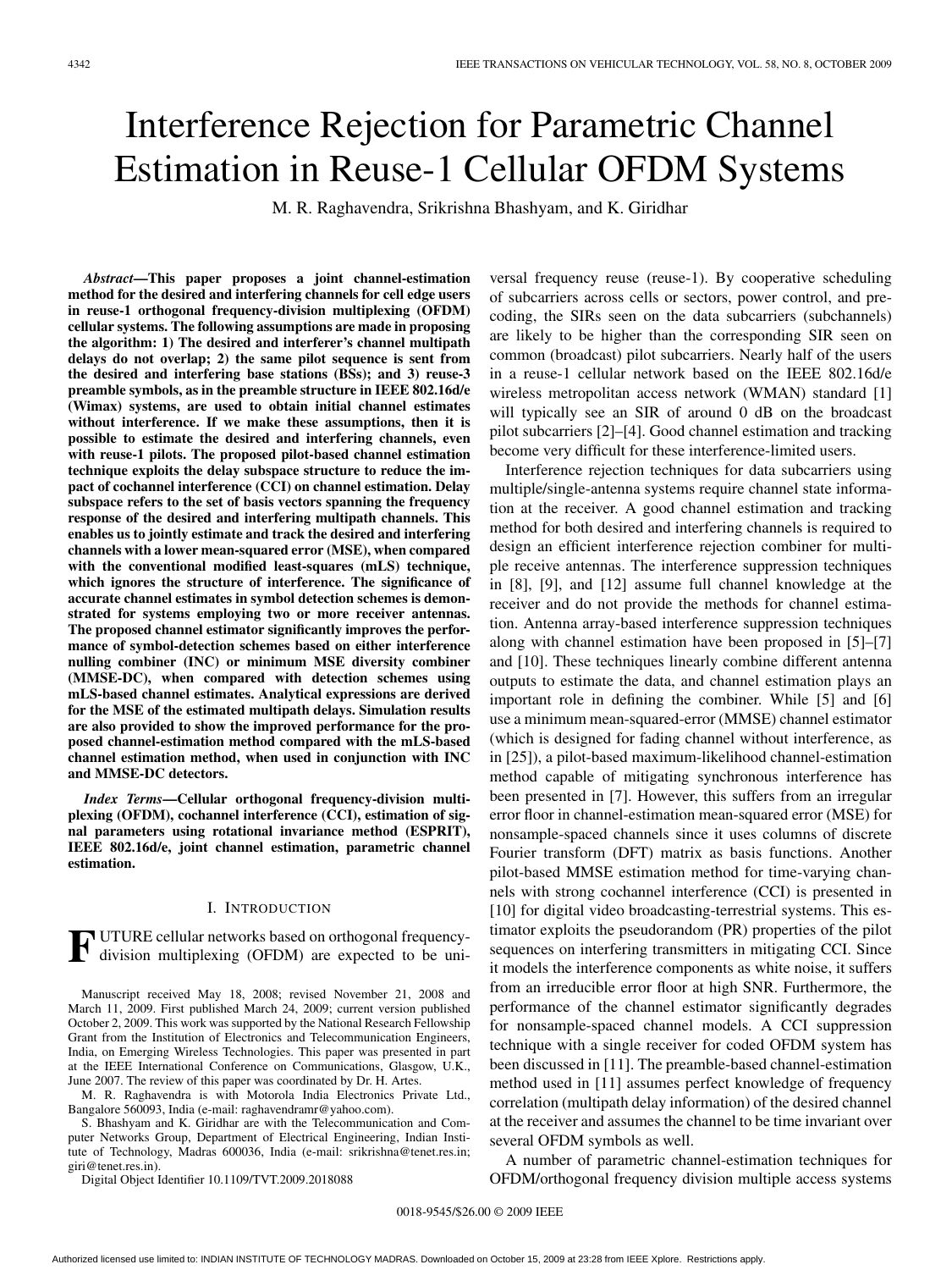have been proposed for sample- and nonsample-spaced channel models [14], [16]–[18]. These parametric techniques assume a specular channel model, where each path is characterized by a delay and a complex gain. In this paper, we propose a channel estimation technique with CCI for a single- or multiplereceiver antenna system. We assume that the multipath delay locations of the desired and interferer channels do not exactly overlap. In other words, even if the power delay profiles (pdp's) are nearly the same, we assume that the time-of-flight difference between the different signals ensures that the multipath locations are distinct. From the simulations, we observe that if the delays are very close, then there is a graceful degradation in performance due to inaccurate multipath delay estimation. When the pilot sequences transmitted from the desired and interferer base stations (BSs) are same, the distinct multipath delay locations can be estimated. The proposed method estimates the multipath delays of both desired and interfering channels at the receiver. Exploiting this nonoverlapping nature of the multipath locations, it is possible to estimate and track the desired and interfering channels.<sup>1</sup> The proposed joint channel estimator removes the error floor typically associated with DFTbased interpolation. An initial estimate of the nonoverlapping multipath locations of the desired and interfering channels is obtained using reuse-3 preamble symbols, as in the preamble structure in IEEE 802.16d/e (Wimax) systems. However, reuse-1 pilots are assumed. The interference from the same sectors (in terms of geographical orientation) of neighboring cells is neglected. Only one dominant interfering signal is considered.

This paper is organized as follows: Section II introduces the channel model and the OFDM system model. In Section III, the parametric channel-estimation algorithm is provided. Here, we discuss the steps involved in multipath delay estimation and tagging the multipath delays corresponding to the desired and interfering BSs. Section IV discusses symbol detection techniques with multiple receivers. An approximate expression for the MSE of the estimated multipath delays is derived in Section V. The MSE expression helps in deciding the minimum subarray length for satisfactory system performance. The performance of the proposed scheme is evaluated by computer simulations, and the results are provided in Section VI. Comparisons are also made with the analytical results. Section VII summarizes the main results of this paper.

## *A. Basic Notation*

Boldface letters denote vectors or matrices;  $(.)^T$ ,  $(.)^*$ , and  $(.)^H$  denote transpose, complex conjugate, and Hermitian, respectively; E[.] denotes the expectation operator;  $CN(\mathbf{x}, \mathbf{C})$ represent complex Gaussian vector with mean **x** and variance **C**; **I**<sub>K</sub> denotes the  $K \times K$  identity matrix;  $\mathbf{0}_{p \times q}$  denotes the matrix of size  $p \times q$  with zero entries; and diag(**x**) is the diagonal matrix with elements of the vector **x** on its main diagonal.

#### II. OFDM SYSTEM MODEL

Consider an OFDM system operating with a bandwidth of  $B = 1/T$  Hz (T is the sampling period). The system consists of  $K$  (i.e.,  $K$ -point fast Fourier transform) subcarriers of which  $K_u$  are useful subcarriers (excluding guard bands and dc subcarrier) with the set  $\mathcal{I}_u$  indicating useful subcarrier positions.

The baseband equivalent of the time-varying channel impulse response is modeled as a wide-sense stationary uncorrelated scatterer zero-mean complex Gaussian process. The channel impulse response has  $L$  multipath components, where each path is characterized by a complex gain factor  $h_l$  and a delay  $\tau_l$ [14] and has the form  $h(\tau, t) = \sum_{l=0}^{L-1} h_l(t) \delta(\tau - \tau_l(t)),$  where  $h_l(t)$  are zero-mean complex Gaussian random processes with  $E[h_l(t)h_l^*(t)] = \sigma_l^2$  and  $E[h_l(t)h_m^*(t)] = 0$  for  $l \neq m$ . The paths independently fade according to the time-correlation function  $E[h_l(t)h_l(t')] = \sigma_l^2 J_0(2\pi f_d(t-t'))$ , where  $J_0(.)$  is the zeroth-order Bessel function of the first kind, and  $f_d$  is the Doppler frequency in hertz. The channel frequency response vector for the nth OFDM symbol is

$$
\mathbf{H}_n = \mathbf{F} \mathbf{h}_n \tag{1}
$$

where  $\mathbf{H}_n = [H_0(n), H_1(n), \dots, H_{K-1}(n)]^T$ , with  $H_k(n) =$  $H(f = k/KT, t = nT_s)$  representing the channel frequency response on the kth subcarrier of the nth symbol,  $h_n =$  $[h_0(n),...,h_{L-1}(n)]^T$ , with  $h_l(n) = h_l(t = nT_s)$  representing the channel gain of the lth path of the nth symbol, and **F** is the  $K \times L$  sampled Fourier transform matrix with the  $(k, l)$ th element given by

$$
[\mathbf{F}]_{k,l} = \exp\left(\frac{-j2\pi k\tau_l}{KT}\right)
$$
  
for  $k = 0, 1, ..., K - 1$   $l = 0, 1, ..., L - 1$ . (2)

If the variation in multipath delay locations over  $N$  OFDM symbols is smaller than the resolution of the system  $(1/T)$ , then we can assume the delay locations to be constant over  $N$ symbols<sup>2</sup> (see also Section III, [17]), i.e.,  $\tau_l(t) = \tau_l$ . Assuming sufficiently accurate frequency synchronization, the received signal vector in the frequency domain at time  $n$  is

$$
\mathbf{Y}_n = \mathbf{X}_n \mathbf{H}_n + \mathbf{V}_n \tag{3}
$$

where  $\mathbf{Y}_n = [Y_0(n), Y_1(n), \dots, Y_{K-1}(n)]$  is the received vector,  $X_n$  is the diagonal matrix with data symbols  $[X_0(n), X_1(n), \ldots, X_{K-1}(n)]$  on the diagonal, and  $\mathbf{H}_n$  is the sampled frequency response of the channel during the nth OFDM symbol. The zero-mean complex Gaussian noise vector **V**<sub>n</sub> has the distribution **V** ∼  $\mathcal{CN}(\mathbf{0}, \sigma^2 \mathbf{I}_K)$ . In writing (3), we have assumed the channel gains to be constant over an OFDM symbol duration, which implies that we are neglecting the

<sup>&</sup>lt;sup>1</sup>Note that distinct multipath delays do not mean complete orthogonality between desired and interferer channels. Hence, in general, it is impossible to remove the effect of interfering channel on the desired channel estimates. However, when the channel multipath delays of both desired and interfering channels are sample spaced and "distinct," the interference can completely be removed. We provide simulation results indicating the impact of the relative path locations on the overall MSE and show that good performance is obtained, as long as one or more paths of the two channels are separated by at least  $0.1T$ , where  $T$  is the sampling duration of the receiver.

 $2$ For the system parameters considered in the simulation, we can assume  $N < 600$ .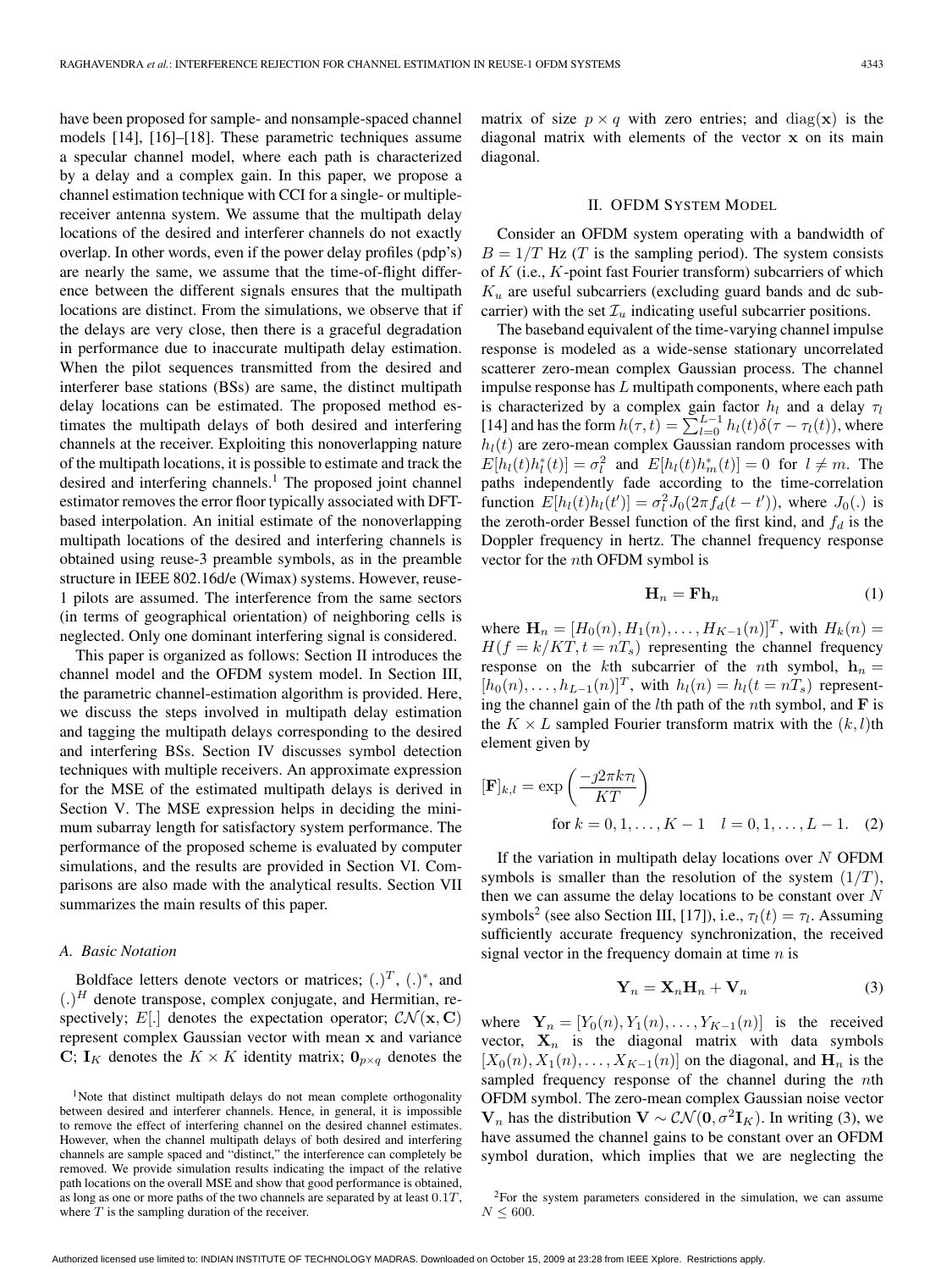

Fig. 1. OFDM system model.

intercarrier interference (ICI) due to the Doppler shift. For the normalized fade rate assumed in this paper, i.e.,  $f_dT_s = 0.006$ (where  $f_d$  is the fade rate in hertz, and  $T_s$  is the OFDM symbol duration), the ICI power is upper bounded by −42 dB [15]. Hence, the quasi-static assumption of the channel gains holds true for the SNRs considered in the simulation.

Consider a downlink scenario with users at cell edge or sector edge, as shown in Fig. 1. We restrict our discussion to a single interferer BS case,<sup>3</sup> although this method can be extended for multiple interferers as well. The user receives signals from both desired and interfering BSs using  $N_r \geq 1$  receive antennas. It is assumed that the receiver is synchronized to the desired BS, and that all the BSs are frequency and frame (time) synchronized. Let  $\{\tau_d\}$ ,  $\mathbf{h}_{d,n}^{(j)}$ ,  $\mathbf{H}_{d,n}^{(j)}$  and  $\{\tau_i\}$ ,  $\mathbf{h}_{i,n}^{(j)}$ ,  $\mathbf{H}_{i,n}^{(j)}$  denote the multipath delay locations (with  $\tau_{d,1} = 0$ ), the channel impulse responses, and the sampled channel frequency responses of the desired and interferer channels, respectively, at the *j*th receive antenna. Let  $L = L_d + L_i$  denote the total number of multipath components. We assume that the maximum delay spread of each of the channel (with respect to  $\tau_{d,1} = 0$ ) is smaller than the duration of cyclic prefix. Without loss of generality, we assume that the average signal and channel variance is unity, i.e.,  $E[|H|^2] = 1$ and  $E[|X|^2] = 1$  for both desired and interfering signals. Let  $K_d$  represent the number of subcarriers allocated to the desired user, where the set  $\mathcal{I}_d$  indicates the corresponding subcarrier indexes. The received signal at the  $j$ th receive antenna (where  $j = 1$  to  $N_r$ ) in the frequency domain on the data subcarriers of the desired user at nth OFDM symbol is

$$
\mathbf{Y}_n^{(j)} = \mathbf{X}_{d,n} \mathbf{H}_{d,n}^{(j)} + \frac{1}{\sqrt{\kappa_d}} \mathbf{X}_{i,n} \mathbf{H}_{i,n}^{(j)} + \mathbf{V}_n^{(j)}
$$
(4)

where  $\kappa_d$  represents the SIR on data subcarriers. Here, without loss of generality, we have assumed the number of receive antennas to be  $N_r = 2$ . However, the channel estimation method can also be applied to multiple receivers for  $N_r > 2$ . The SNR per subcarrier is defined (in decibels) as

$$
SNR \stackrel{\Delta}{=} \frac{E[|H_d|^2] E[|X_d|^2]}{E[|V|^2]} = \frac{1}{\sigma^2}.
$$
 (5)



Fig. 2. OFDM frame structure.

The OFDM frame structure shown in Fig. 2 is similar to the IEEE 802.16d/e WMAN standard [1] and is briefly described as follows. At the start of every OFDM frame, a preamble symbol is transmitted from all BSs. Assuming BSs with a single transmit antenna, $4$  the three BSs (one per sector) are allocated orthogonal equispaced subcarriers for the preamble (i.e., preamble symbol is based on  $1/3$  reuse design). Let  $K<sub>pre</sub>$ represent the number of subcarriers allocated with the set  $\mathcal{I}_{pre}$ indicating the subcarrier positions for the desired transmitter. The remaining OFDM symbols in the frame contain pilot subcarriers in reuse-1 mode that is "shared" by all BSs for channel tracking (that is, the pilot subcarrier positions fully overlap in the frequency domain). Let  $K_p$  represent the number of pilots with the set  $\mathcal{I}_p$  indicating their subcarrier indexes. For a fixed number of pilot subcarriers in an OFDM symbol, it has been shown that the MSE in the channel estimation is minimum if the pilots are *equispaced* and *equipowered* on the frequency grid [19], [20].

## III. PARAMETRIC CHANNEL ESTIMATION USING DELAY SUBSPACE STRUCTURE

Channel "sounding" on the downlink is carried out by inserting pilot subcarriers in the time–frequency grid. In conventional channel estimation, the estimates on the pilot subcarriers are then interpolated over data subcarriers. Since the preamble symbol is reuse 1/3, it is possible to estimate the channel desired and the interfering channels without any interference. The OFDM symbols following the preamble symbol also carry pilot subcarriers to enable channel tracking in fading environments. However, the pilot subcarrier positions of the desired and interferer BSs overlap, and the channel estimated at the edge of the cell can be very erroneous and cannot be used for data detection. To combat interference on pilot carriers, the use of PR pilot sequences from the desired and interferer BSs has been proposed in [1] and [29]. Due to channel distortions (introduced by multipath channel), the pseudoorthogonality between the pilot sequences is lost. While this gives some CCI mitigation,<sup>5</sup> such schemes may not give an acceptable performance when

<sup>3</sup>Since the interference in OFDM cellular systems would most often be from a single BS, we consider only one significant interfering signal in this paper. However, the presented approach is also applicable to models where there are multiple interferers.

<sup>4</sup>The proposed method is extendable to multiple transmit antennas too, but we do not discuss it here for brevity.

<sup>5</sup>CCI mitigation on channel estimates is possible, provided that the CCI is weak, and/or the number of pilots is much larger than the channel impulse response length.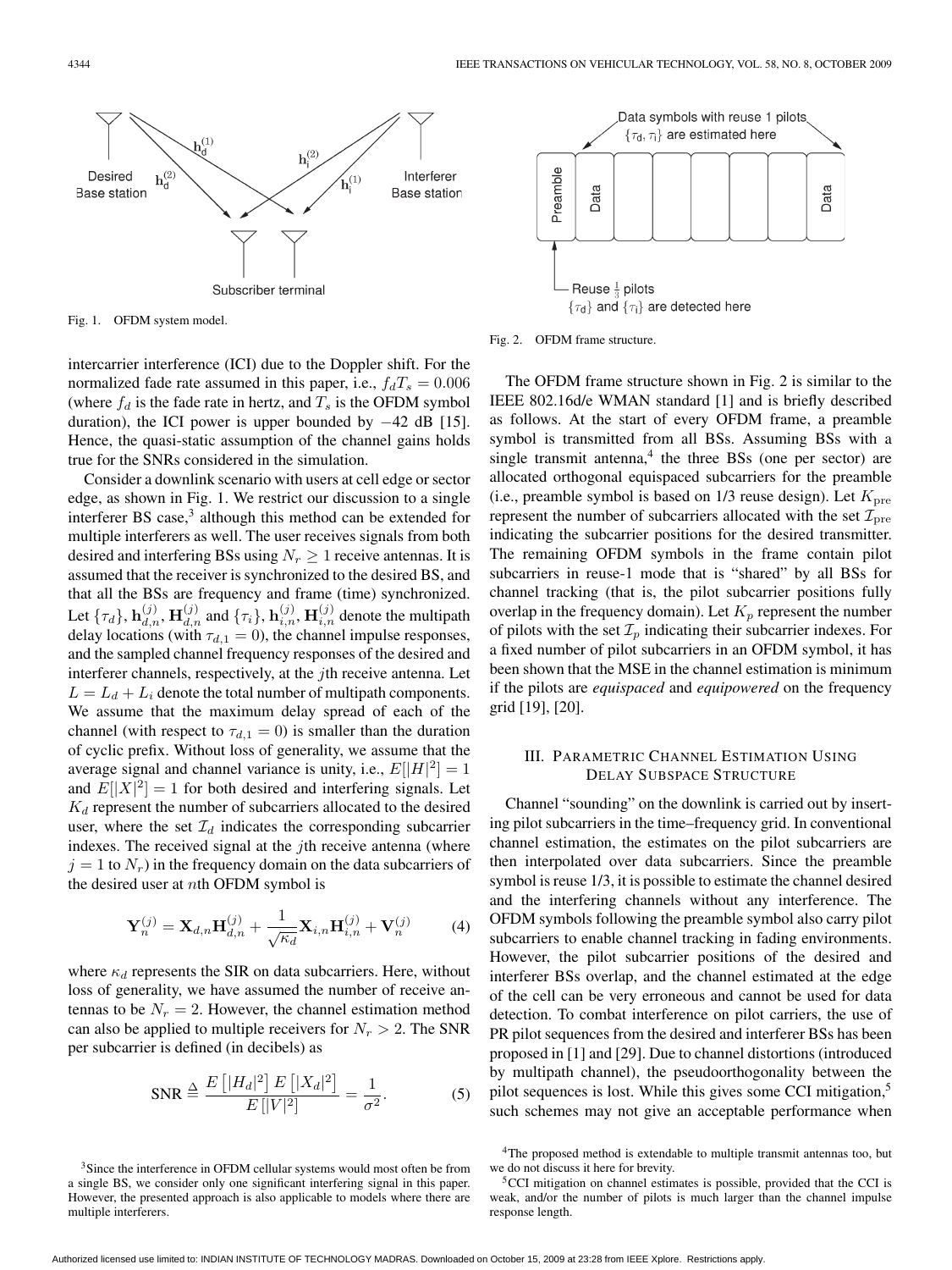interference is strong. Henceforth, we will refer to such a channel-estimation method as the PR pilots with modified leastsquares processing (PR-mLS) technique.

In this paper, we propose to transmit the same pilot sequences from both the desired and the interferer BSs to measure the statistics of the combined channel. From the estimated statistics, the proposed method computes the multipath delays of both desired and interfering channels at the receiver. Exploiting this information, the desired and interfering channels are estimated and tracked.

The proposed channel estimation method involves the following:

- 1) estimating multipath delays;
- 2) identifying the desired and interfering multipath delays, i.e., tagging the estimated delays using preamble symbol;
- 3) interference rejection and channel interpolation for both desired and interfering channels.

Considering the pilot subcarrier positions on the jth receive antenna, we have (the pilot vector is denoted by "overbar")

$$
\bar{\mathbf{Y}}_{n}^{(j)} = \bar{\mathbf{X}}_{d,n}^{(j)} \bar{\mathbf{H}}_{d,n}^{(j)} + \frac{1}{\sqrt{\kappa_p}} \bar{\mathbf{X}}_{i,n}^{(j)} \bar{\mathbf{H}}_{i,n}^{(j)} + \bar{\mathbf{V}}_{n}^{(j)}
$$
(6)

where  $\kappa_p$  denotes the SIR on pilot subcarriers.

To estimate the channel multipath delay locations of the desired and interfering channels, the same pilot symbols are sent from both transmitters, i.e.,  $\mathbf{X}_{d,n} = \mathbf{X}_{i,n}$  with the pilot symbol energy  $|\bar{X}_k(n)|^2 = 1$ . In 802.16d/e, pilots are unique to every cell, i.e.,  $\bar{\mathbf{X}}_{d,n} \neq \bar{\mathbf{X}}_{i,n}$ , whereas we are proposing the use of the same pilots from both desired and interferer BSs. It will be seen later that, with the use of the same pilot sequences, it is possible to effectively mitigate CCI in the multipath delay domain. The least-squares (LS) channel estimates on pilot subcarriers [13] are given by

$$
\widehat{\mathbf{H}}_{n}^{(j)} = \left(\bar{\mathbf{X}}_{n}^{(j)}\right)^{-1} \bar{\mathbf{Y}}_{n}^{(j)}
$$
\n
$$
= \bar{\mathbf{H}}_{d,n}^{(j)} + \left(1/\sqrt{\kappa_{p}}\right) \bar{\mathbf{H}}_{i,n}^{(j)} + \left(\bar{\mathbf{X}}_{d,n}^{(j)}\right)^{-1} \bar{\mathbf{V}}_{n}^{\prime} \tag{7}
$$

$$
= \bar{\mathbf{F}}_d \mathbf{h}_{d,n}^{(j)} + (1/\sqrt{\kappa_p}) \bar{\mathbf{F}}_i \mathbf{h}_{i,n}^{(j)} + \underbrace{\left(\bar{\mathbf{X}}_{d,n}^{(j)}\right)^{-1} \bar{\mathbf{V}}_n'}_{\bar{\mathbf{V}}_n' \sim \mathcal{CN}(\mathbf{0}, \sigma^2 \mathbf{I}_{K_p})}
$$
(8)

where  $\mathbf{F}_d$  and  $\mathbf{F}_i$  are the submatrices derived by retaining rows corresponding to pilot subcarrier locations in  $\mathbf{F}_d$  and  $\mathbf{F}_i$ , respectively. The matrices  $\mathbf{F}_d$  and  $\mathbf{F}_i$  are constructed as in (2) with multipath delays  $\{\tau_d\}$  and  $\{\tau_i\}$ , respectively. Since we have assumed that the multipath delays of the desired and interferer channels do not overlap, the matrices  $\mathbf{F}_d$  and  $\mathbf{F}_i$  share no column in common.

The first part of the algorithm is estimating the multipath delay locations of the channels involved in (7). This equation can be viewed as the output of a sensor array with  $L$  farfield narrow-band sources. The problem of multipath delay estimation in (7) is equivalent to the direction-of-arrival (DOA) estimation of different narrow-band sources. If the observed signal space exhibits the required shift invariance property, then

the computationally efficient estimation of signal parameters using the rotational invariance method (ESPRIT) algorithm can be used for DOA estimation [21]. In the parametric channelestimation problem, the signal space spanned by the pilot channel estimates exhibits this shift-invariance property.

In estimating the autocorrelation matrix, we exploit the equispaced pilot structure in deriving subarrays from  $\hat{\mathbf{H}}_n^{\text{(j)}}$  whose correlation matrices span the same signal space [23]. Let  $K_s$ denote the subarray size, and let  $N_s$  denote the number of such subarrays in an OFDM symbol. The spatially smoothed autocorrelation matrix has the form

$$
\widehat{\mathbf{R}}_{s} = \frac{1}{2NK_{s}} \sum_{j=1}^{2} \sum_{n=1}^{N} \sum_{i=1}^{K_{s}} \widehat{\mathbf{H}}_{n,i}^{(j)} \left(\widehat{\mathbf{H}}_{n,i}^{(j)}\right)^{H}
$$
(9)

where  $\hat{\overline{\mathbf{H}}}_{n,i}^{(j)}$ , which is a  $K_s \times 1$  vector, is the *i*th subarray derived from  $\hat{\overline{\mathbf{H}}}_n^{(j)}$ . Combining forward–backward averaging with spatial smoothing, we have

$$
\widehat{\mathbf{R}}_{\rm sfb} = \frac{\widehat{\mathbf{R}}_s + \mathbf{J} \widehat{\mathbf{R}}_s^* \mathbf{J}}{2} \tag{10}
$$

where **J** is the exchange matrix (square matrix with 1's on the anti-diagonal elements and 0's otherwise). As  $N \to \infty$ , the autocorrelation matrix  $\mathbf{R}_{\rm sfb}$  converges to  $1/2 \sum_{j=1}^{2} E[\hat{\mathbf{H}}_i^{(j)}(\hat{\mathbf{H}}_i^{(j)})^H] = \mathbf{R} + \sigma^2 \mathbf{I}$ . The eigenvalue decomposition of  $\mathbf{R} = \sum_{l=1}^{K_s} \lambda_l \mathbf{u}_l \mathbf{u}_l^H$ , where  $\lambda_1 \geq \lambda_2 \geq \cdots \geq \lambda_{K_s}$ . The delay subspace of  $\mathbf{R}_{\text{sfb}}$  is spanned by  $\mathbf{U}_s = [\mathbf{u}_l, \mathbf{u}_2, \dots]$  $\mathbf{u}_L$ , and the corresponding noise subspace is spanned by  $\mathbf{G}_n = [\mathbf{u}_{L+1}, \ldots, \mathbf{u}_{K_s}].$ 

# *A. Estimation of Multipath Delays*

The steps involved in multipath delay estimation are described as follows:

- 1) Perform eigenvalue decomposition:  $\mathbf{R}_{\text{sfb}} = \sum_{l=1}^{K_s} \hat{\lambda}_l \hat{\mathbf{u}}_l \hat{\mathbf{u}}_l^H$ , with  $\hat{\lambda}_1 \ge \hat{\lambda}_2 \ge \cdots \ge \hat{\lambda}_{K_s}$ .
- 2) The number of paths is estimated as the number of dominant eigenvalues of  $\hat{\mathbf{R}}_{\rm sfb}$ . The estimated eigenvalues are compared with the scaled noise variance  $\eta\sigma^2$ , and those eigenvalues that exceed the scaled noise variance are counted as dominant. Let  $L$  be the number of dominant eigenvalues of  $\mathbf{R}_{\rm sfb}$ .
- 3) Use the eigenvectors corresponding to the  $\hat{L}$  dominant eigenvalues to form the delay subspace basis  $\dot{\mathbf{U}}_s =$  $[\widehat{\mathbf{u}}_l, \widehat{\mathbf{u}}_2, \ldots, \widehat{\mathbf{u}}_{\widehat{L}}].$
- 4) Derive the shift invariant subspaces  $U_1, U_2$  from  $U_{s_2}$  as  $\mathbf{U}_1 = \underbrace{[\mathbf{I}_{K_s-1} \mathbf{0}_{K_s-1 \times 1}]}_{\mathbf{Z}_1} \mathbf{U}_s$  and  $\mathbf{U}_2 = \underbrace{[\mathbf{0}_{K_s-1 \times 1} \mathbf{I}_{K_s-1}]}_{\mathbf{Z}_2}$  $\mathbf{U}_s$ .
- 5) Solve for  $\widehat{\Phi}$  using  $\widehat{\mathbf{U}}_2 = \widehat{\mathbf{U}}_1 \widehat{\Phi}$ .
- 6) Let  $\hat{\rho}_l$  denote the *l*th eigenvalue of  $\hat{\Phi}$ . Then, the multipath delays are estimated as

$$
\widehat{\tau}_l = \frac{\arg \{\rho_l^*\} KT}{2\pi P}, \qquad \text{for } l = 0, 1, \dots, \widehat{L} - 1. \tag{11}
$$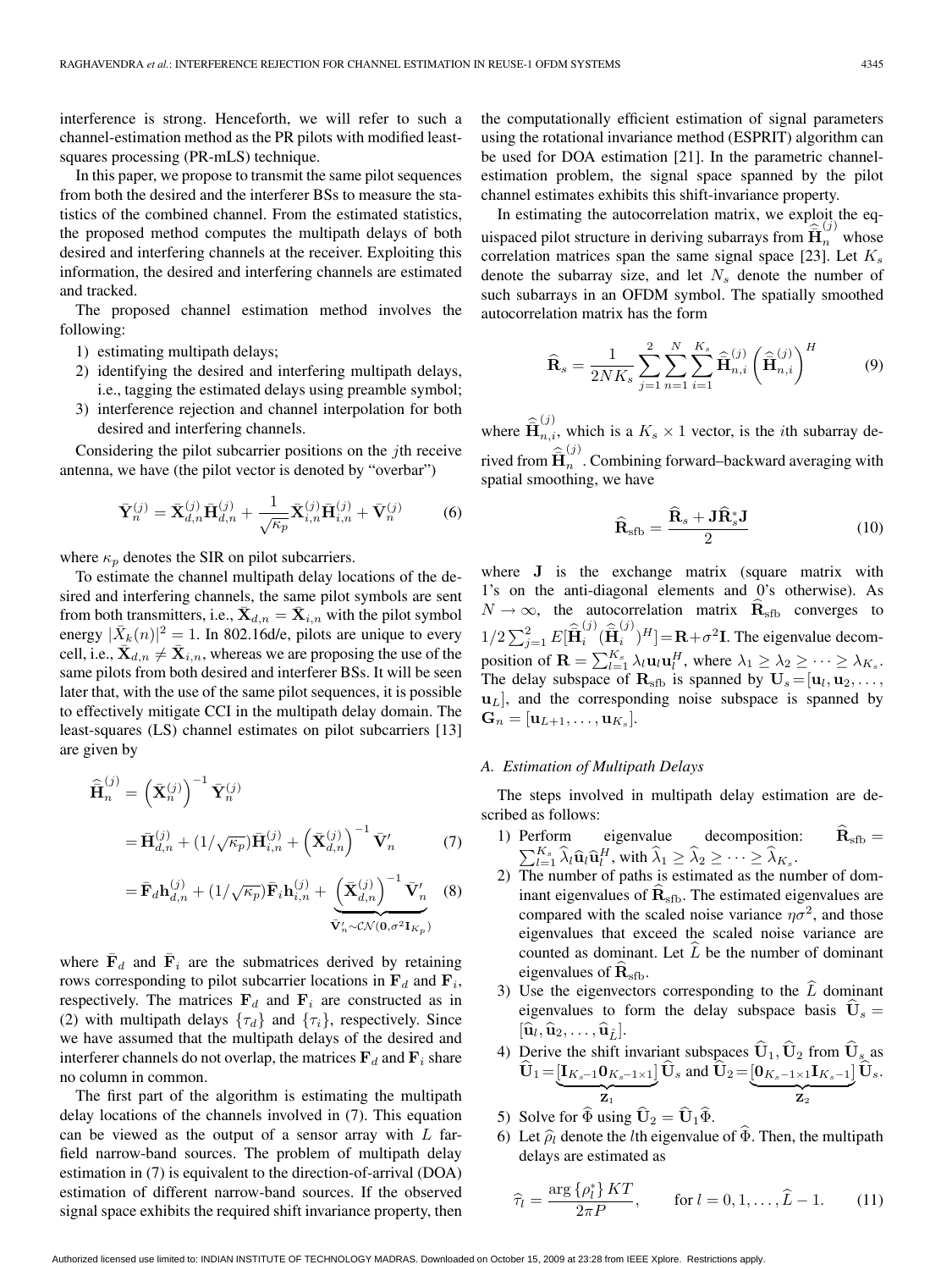In (11),  $\arg\{\rho_l^*\}$  denotes the phase angle (in the range  $[0, 2\pi)$ , and P denotes the shift (in subcarriers) between the subspaces  $\widehat{U}_1$  and  $\widehat{U}_2$ , which is same as the pilot spacing between the pilots in the subarrays. Note that the angle wraps around with a period of  $2\pi$ . Therefore, the maximum multipath delay that can be estimated without aliasing is  $KT/P$ , and hence, we require  $KT/P \leq \tau_{\text{max}}$ , where  $\tau_{\text{max}} =$  $\max\{\{\tau_d\},\{\tau_i\}\}\$ . In addition, note that the solution for  $\Phi$  is unique only when  $K_s \ge L + 1$  ([24, pp. 1170–1171]). Given K and  $K_p$ , it is possible to construct subarrays with different  $P$  and  $K_s$ . Note that the pilot spacing  $P$  and the subarray size  $K_s$  fix the number of subarrays  $N_s$ . The MSE analysis of the estimated multipath delays is provided in Section V. In the subsequent section, we discuss the effect of subarray length on the MSE of the multipath delays.

The next stage of the algorithm is identifying the multipath delays corresponding to the desired and interfering channels. Since the preamble is 1/3 reuse, it is possible to estimate the channel frequency response without interference on a set of carriers with indexes  $\mathcal{I}_{pre}$ . The "interference free" channel estimates derived from the preamble corresponding to the desired BS are projected onto the combined basis derived from the estimated multipath delays  $\{\widehat{\tau}_l\}_{l=0}^{\widehat{L}-1}$ . The contribution along different basis vectors is then used to separate the multipath delays corresponding to the desired and interfering channels.

Let  $\widehat{\mathbf{H}}_{p,d}^{(j)}$ , which is a  $K_{\text{pre}} \times 1$  vector, represent the "interference-free" channel estimates corresponding to the desired transmitter derived from the preamble symbol received from the jth receive antenna. The interference- free channel estimates  $\hat{\bar{H}}_{p,d}^{(j)}$  are projected onto the combined Fourier basis derived from the estimated multipath delays as follows:

$$
\widehat{\mathbf{h}}_{p,d}^{(j)} = \left(\widetilde{\mathbf{F}}_p^H \widetilde{\mathbf{F}}_p\right)^{-1} \widetilde{\mathbf{F}}_p^H \widehat{\mathbf{H}}_{p,d}^{(j)} \tag{12}
$$

where  $\widetilde{\mathbf{F}}_p$  is a  $K_{\text{pre}} \times \widehat{L}$  matrix with  $[\widetilde{\mathbf{F}}_{p,d}]_{k,l} = \exp(-j2\pi \widehat{\tau}_l \mathcal{I}_{\text{pre},k})$  $KT$ ) for  $k = 1, 2, \ldots, K_{pre}$  and  $l = 1, 2, \ldots, \widehat{L}$ . The vector  $\widehat{\mathbf{h}}_{p,d}^{(j)}$  represents the components of  $\widehat{\mathbf{H}}_{p,d}^{(j)}$  along different basis vectors associated with multipath delays. The projections  $|\hat{\mathbf{h}}_{p,d}^{(j)}|^2$  that exceed  $\varepsilon \kappa_p$  are counted as dominant, where  $\varepsilon$ is the user-defined parameter. Let  $\mathcal{T}_d^{(j)}$  (which is a  $\widehat{L}_d^{(j)} \times 1$ vector) denote the indexes of multipath delays corresponding to dominant projections. The set  $\mathcal{T}_d^{(j)}$  represents the indexes of the desired multipath delay locations in the combined set  $\{\hat{\tau}_l\}_{l=0}^{\hat{L}-1}$ . Similarly, the multipath delay indexes of the interfering channel can be found.

Let  $T_i^{(j)}$  (which is a  $\widehat{L}_i^{(j)} \times 1$  vector) represent the indexes of the multipath delay locations of the interfering channel in the combined set of multipath delays. The delay index information can be updated over time for every received preamble.

# *B. Interference Rejection and Channel Interpolation*

Once the multipath delay locations of the desired and interfering channels are known, the delay-domain channel gains are estimated by projecting the pilot channel estimates onto the Fourier basis as follows:

$$
\widehat{\mathbf{h}}_{c,n}^{(j)} = \left(\widetilde{\overline{\mathbf{F}}}_c^H \widetilde{\overline{\mathbf{F}}}_c\right)^{-1} \widetilde{\overline{\mathbf{F}}}_c^H \widehat{\overline{\mathbf{H}}}_n^{(j)} \tag{13}
$$

where  $\tilde{\mathbf{F}}_c$  is a  $K_p \times \hat{L}$  matrix with  $[\tilde{\mathbf{F}}_c]_{k,l} =$  $\exp(-j2\pi \hat{\tau}_l \mathcal{I}_{p,k}/KT)$  for  $k = 1, 2, ..., K_p$  and  $l = 0, 1, \ldots, \hat{L} - 1$ . The desired channel impulse response estimates are the components of  $\widehat{\mathbf{h}}_{c,n}^{(j)}$  with indexes  $\mathcal{T}_d^{(j)}$ , i.e.,  $\widehat{\mathbf{h}}_{d,n}^{(j)} = \widehat{\mathbf{h}}_{c,n}^{(j)}(\mathcal{I}_d^{(j)})$ . The interfering channel impulse response estimates are the components of  $\hat{\mathbf{h}}_{c,n}^{(j)}$  with indexes  $\mathcal{T}_i^{(j)}$ , or  $\hat{\mathbf{h}}_{i,n}^{(j)} = \hat{\mathbf{h}}_{c,n}^{(j)}(\mathcal{T}_i^{(j)})$ . Finally, we derive frequency-domain channel estimates on the subcarriers of the desired and interfering BS using

$$
\widehat{\mathbf{H}}_{d,n}^{(j)} = \widetilde{\mathbf{F}}_d \widehat{\mathbf{h}}_{d,n}^{(j)} \tag{14}
$$

$$
\widehat{\mathbf{H}}_{i,n}^{(j)} = \widetilde{\mathbf{F}}_i \widehat{\mathbf{h}}_{i,n}^{(j)}
$$
(15)

where  $\tilde{\mathbf{F}}_d$  is a  $K_d \times \hat{L}_d^{(j)}$  matrix with  $[\tilde{\mathbf{F}}_d]_{k,l} =$  $\exp(-j2\pi\widehat{\tau}_l\mathcal{I}_{d,k}/KT)$  for  $k = 1, 2, \ldots, K_d$  and  $l \in \mathcal{T}_d^{(j)}$ , and  $\widetilde{\tau}_d^{(j)}$ , and  $\widetilde{\mathbf{F}}_i$  is a  $K_d \times \widehat{L}_i$  matrix with  $[\widetilde{\mathbf{F}}_i]_{k,l} = \exp(-j2\pi \widehat{\tau}_l \mathcal{I}_{i,k}/KT)$ for  $k = 1, 2, ..., K_d$  and  $l \in \mathcal{T}_i$ . The channel estimates  $\hat{\mathbf{H}}_{d,n}^{(j)}$ ,  $\hat{\mathbf{H}}_{i,n}^{(j)}$  can further be improved by exploiting the time correlation of the temporal channel estimates  $\widehat{\mathbf{h}}_{d,n}^{(j)}$  and  $\widehat{\mathbf{h}}_{i,n}^{(j)}$ , respectively, of the finite-impulse-response (FIR) filter. The coefficients of the FIR filter are derived using Weiner filter theory [25].

#### IV. SYMBOL DETECTION WITH MULTIPLE RECEIVERS

To show the importance of the proposed channel-estimation method, we consider the effect of channel estimation on two different symbol detection techniques that are possible with diversity-spaced receive antennas. The data symbols are detected by linearly combining the outputs of multiple receive antennas. The accuracy of channel estimation plays an important role in defining an efficient linear combiner. It is clear from the simulations provided in Section VI for high-interference scenarios that the proposed channel-estimation method clearly outperforms the mLS-based method at all SNRs.

## *A. Minimum Mean Square Error Diversity Combiner*

The diversity combiner (DC) reduces the MSE between the transmitted and estimated symbols. The MMSE-DC requires and takes the form of [6], [25]

$$
\widehat{X}_{d,k}(n) = \mathbf{w}_k^H(n) \mathcal{Y}_{k,n}
$$
\n(16)

where  $\mathcal{Y}_{k,n} = [Y_k^{(1)}(n) \quad Y_k^{(2)}(n)]^T$ , and the weight vector  $\mathbf{w}_n(k)$  is derived as

$$
\mathbf{w}_n(k) = \mathbf{R}_n(k)^{-1} \mathbf{H}_{d,n}(k)
$$
 (17)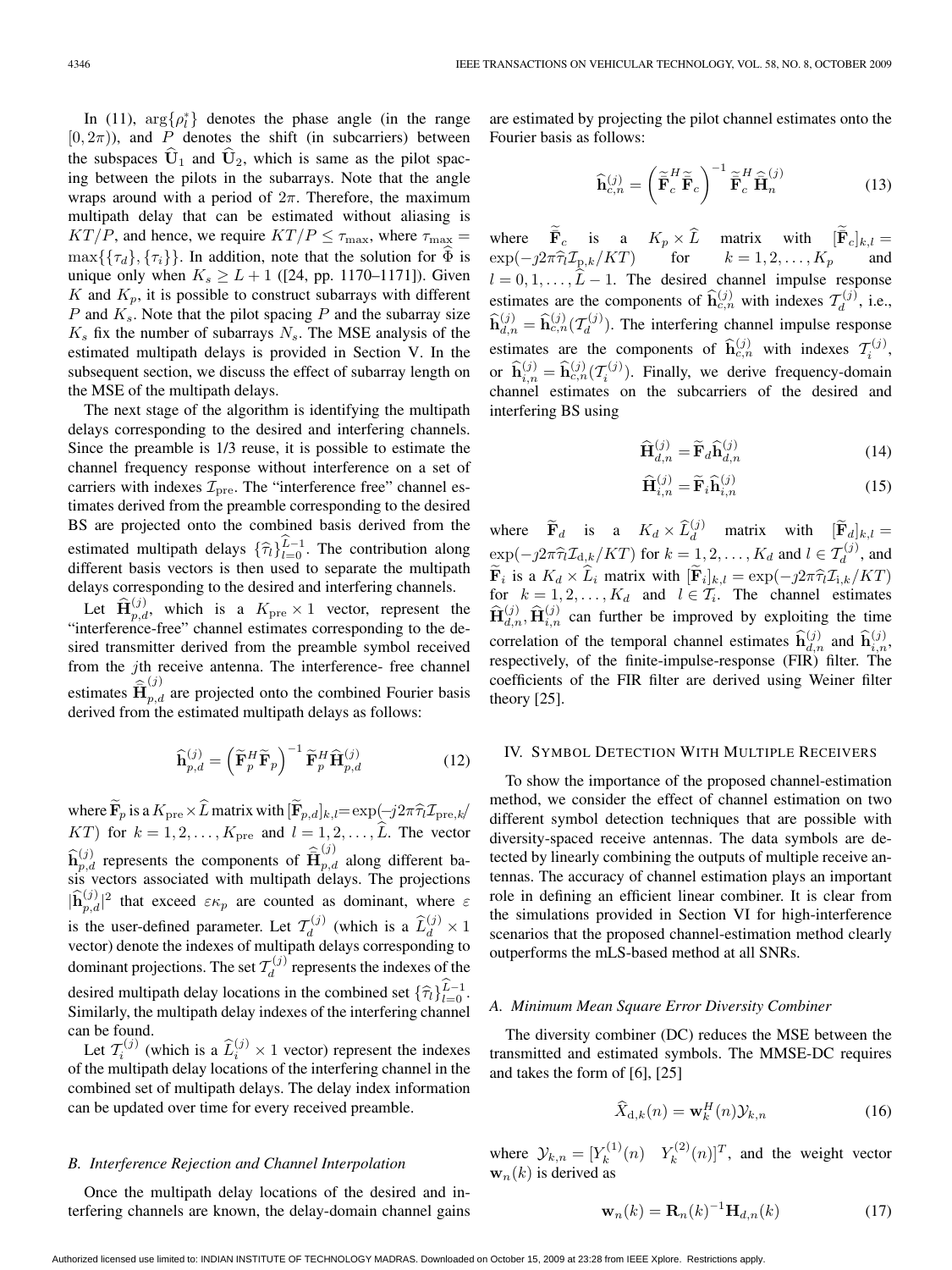with  $\mathbf{R}_n(k) = E_c[\mathcal{Y}_{k,n}(\mathcal{Y}_{k,n})^H]$ , where  $E_c$  represents the conditional expectation given the channel parameters corresponding to both desired and interferer. Observe that MMSE-DC needs the desired channel and interferer channel information. It is to be noted that in the absence of interference, the maximal ratio combining and the MMSE-DC are equivalent.

## *B. Interference Nulling Combiner*

To combat the interference with multiple receivers, an interference-nulling (zero-forcing) combining solution can be derived. The set of equations on the kth subcarrier in (4) for  $j = 1, 2$  can be written as

$$
\mathcal{Y}_{k,n} = \mathcal{H}_{k,n} \mathcal{X}_{k,n} + \mathcal{V}_{k,n} \tag{18}
$$

where

$$
\mathcal{H}_{k,n} = \begin{bmatrix} H_{\mathrm{d}^{(1)},k}(n) & H_{\mathrm{i}^{(1)},k}(n) \\ H_{\mathrm{d}^{(2)},k}(n) & H_{\mathrm{i}^{(2)},k}(n) \end{bmatrix}
$$

$$
\mathcal{X}_{k,n} = \begin{bmatrix} X_{\mathrm{d},k}(n) & X_{\mathrm{i},k(n)} \end{bmatrix}
$$

$$
\mathcal{V}_{k,n} = \begin{bmatrix} V_k^1(n) & V_k^{(2)}(n) \end{bmatrix}^T.
$$

An equalizer is defined to null the effect of interference at the receiver, i.e., we design an equalizer  $\mathcal{G}_{k,n}$  such that

$$
\mathcal{G}_{k,n}^H \mathcal{H}_{k,n} = \begin{bmatrix} 1 & 0 \end{bmatrix} \tag{19}
$$

and an estimate of the desired symbol is given by

$$
\widehat{X}_{\mathrm{d},k}(n) = \mathcal{G}_{k,n}^H \mathcal{Y}_{k,n}.\tag{20}
$$

Observe that similar to MMSE-DC, the interference nulling combiner (INC) also requires the channel state information of both desired and interferer channels.

In the next section, we derive analytical expressions for the MSE of the multipath delay estimates.

#### V. MSE ANALYSIS OF MULTIPATH DELAYS

Here, we derive the expressions for the MSE of multipath delays estimated from the ESPRIT algorithm. As mentioned earlier, the problem of multipath delay estimation is equivalent to DOA estimation in array processing. The statistical performance of the ESPRIT-based DOA estimator is discussed in [34]. The MSE analysis provided in [34] exploits no autocorrelation smoothing in estimating the DOA. It is observed that with a uniform linear array, exploiting smoothing methods such as spatial smoothing and forward–backward averaging in estimating the autocorrelation matrix gives a significant improvement in the convergence performance of the DOA estimators [22].

Multipath delay estimation using ESPRIT involves finding eigenvalues  $\{\lambda\}$  of the  $\Phi$  matrix, as explained in Section III-A. Due to the finite averaging effects, the autocorrelation matrix **R** and, hence, the multipath delays  $\{\tau\}$  are estimated in error. A closed-form MSE expression for the multipath delays estimated from the erroneous autocorrelation matrix is derived in [32] and [34]. The analysis is carried out by using the first-order perturbation theory of subspaces. The MSE expression derived here follows the procedure given in [32] and [34].

From [33] and [34], the error in the estimation of the lth eigenvalue in (11)  $\Delta \rho_l = \rho_l - \hat{\rho}_l$  is expressed as a function of errors in delay subspace  $\Delta U_s$  as

$$
\Delta \rho_l = \mu_l^H \mathbf{U}_1^+ (\mathbf{Z}_2 - \rho_l \mathbf{Z}_1) \mathbf{G} \mathbf{G}^H \Delta \mathbf{U} \nu_l \tag{21}
$$

where  $\mu_l^H$  and  $\nu_l$  are the left and right eigenvectors of  $\Phi$ corresponding to the eigenvalue  $\rho_l$ , such that  $\mu_l^H \nu_l = 1$ , and  $\Delta U = U_s - \hat{U}_s$ . The first-order perturbation of the errors in the estimated signal eigenvectors projected onto the noise subspace space is given by [32]

$$
GG^H \Delta U_s = GG^H \widehat{\mathbf{R}}_{sfb} \mathbf{R}^+ U_s. \tag{22}
$$

Substituting  $(22)$  in  $(21)$ , we can write the error in the *l*th eigenvalue as

$$
\Delta \rho_l = \zeta_l^H \mathbf{G} \mathbf{G}^H \widehat{\mathbf{R}}_{\text{sfb}} \eta_l \tag{23}
$$

where  $\zeta_l^H = \mu_l^H \mathbf{U}_1^+ (\mathbf{Z}_2 - \rho_l \mathbf{Z}_1)$ , and  $\eta_l = \mathbf{R}^+ \mathbf{U}_s \nu_l$ . It is clear that  $\eta$  is in the signal subspace  $U_s$ . It has been shown in [34] that the vector  $\zeta_l$  is in the noise subspace G, which implies that  $\zeta_l^H \mathbf{G} \mathbf{G}^H = \zeta_l^{\overrightarrow{H}}.$ 

The MSE in the estimate of the *l*th eigenvalue  $\rho_l$  is given by

$$
E\left[|\Delta\rho_l|^2\right] = E\left[\left(\zeta_l^H \widehat{\mathbf{R}}_{\text{sfb}} \eta_l\right) \left(\zeta_l^H \widehat{\mathbf{R}}_{\text{sfb}} \eta_l\right)^*\right] = \Gamma_{\zeta_l \zeta_l \eta_l \eta_l} \quad (24)
$$

where

$$
\Gamma_{\alpha\beta\gamma\delta} = \frac{\gamma^H \Theta_{\alpha\beta}\delta}{4NN_s^2} \tag{25}
$$

and  $\Theta_{\alpha\beta} = \Theta_1 + \Theta_2 + \Theta_3 + \Theta_4$ , where  $\alpha$ ,  $\beta$ ,  $\gamma$ , and  $\delta$  are  $K_s \times 1$  vectors, i.e.,

$$
\Theta_1 = \sum_{p=1}^{N_s} \sum_{q=1}^{N_s} (\alpha^H \mathbf{R}_{pq} \beta) \mathbf{R}_{qp}
$$
  
\n
$$
\Theta_2 = \sum_{p=1}^{N_s} \sum_{q=1}^{N_s} \mathbf{J} \mathbf{R}_{pq}^T \alpha^* \beta^T \mathbf{J} \mathbf{R}_{qp}
$$
  
\n
$$
\Theta_3 = \sum_{p=1}^{N_s} \sum_{q=1}^{N_s} (\alpha^H \mathbf{J} \mathbf{R}_{qp}^T \mathbf{J} \beta) \mathbf{J} \mathbf{R}_{pq}^T \mathbf{J}
$$
\n(26)

$$
\Theta_4 = \sum_{p=1}^{N_s} \sum_{q=1}^{N_s} \mathbf{R}_{qp} \mathbf{J} \alpha^* \beta^T \mathbf{R}_{pq}^T \mathbf{J}
$$
 (27)

and  $\mathbf{R}_{pq}$  is the  $K_s \times K_s$  correlation matrix between the pth and qth subarray, i.e.,  $\mathbf{R}_{pq} = 1/2 \sum_{j=1}^{2} E[\hat{\mathbf{H}}_{p,n}^{(j)}(\hat{\mathbf{H}}_{q,n}^{(j)})^H]$ . The MSE in the *l*th multipath delay  $\Delta \tau_l$  and the MSE in the *lth* eigenvalue  $\Delta \rho_l$  are related by [33]

$$
E\left[ (\Delta \tau_l)^2 \right] = \left( \frac{K}{2\pi P} \right)^2 \left( \Gamma_{\zeta\zeta\eta\eta} - \Re \{ \Gamma_{\zeta\eta\zeta\eta} \} \right). \tag{28}
$$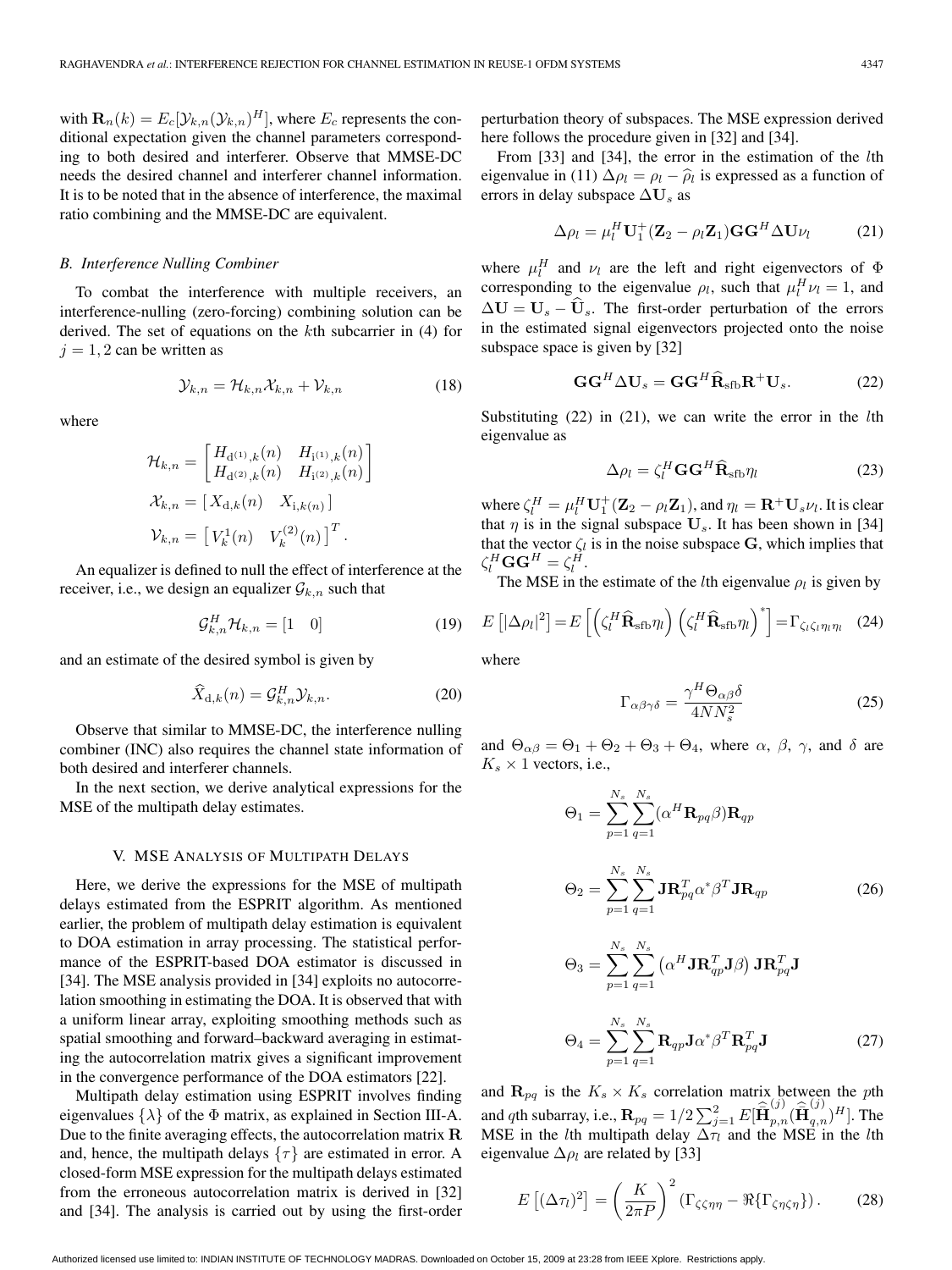The total MSE in the multipath delay estimate is defined as

$$
MSE(\tau) = L \sum_{l=1}^{L} \sigma_l^2 E\left[ (\Delta \tau_l)^2 \right]
$$
 (29)

where  $\sigma_l^2$  is the variance of the *l*th path with  $\sum_{l=1}^{L} \sigma_l^2 = 1$ . Given the system parameters,  $MSE(\tau)$  can analytically be evaluated by using (28).

#### *A. Discussion on the Choice of Subarray Size*

In Section III, we have seen that dividing the pilot channel estimates into a number of subarrays increases the autocorrelation averaging, which helps in multipath delay estimation. In this section, we discuss the effect of subarray size on the MSE of the multipath delay estimate. The MSE of the multipath delay estimate is a function of the subarray length. It is clear from array processing theory that, to estimate the multipath delays of a channel with  $L$  paths, the minimum length of subarray required is  $L+1$  ([24, pp. 1170–1171]). To improve the autocorrelation estimation, it seems obvious to choose subarrays of minimum lengths, since it offers greater autocorrelation averaging. However, the minimum subarray sizes may not always result in minimum  $MSE(\tau)$ , as  $MSE(\tau)$ also depends on the eigenvalue spread of the autocorrelation matrix **R**, as reflected in (22). The expression for perturbation in the signal subspace as in (22) involves the pseudoinverse of the **R** matrix, and hence, the perturbation will be more when the eigenspread of the matrix **R** is large. The eigenvalue spread of the autocorrelation matrix is a function of frequency selectivity of the channel over the length of subarray and, hence, is a function of the channel delay spread. For smaller subarray sizes  $(K_s \geq L+1)$ , the eigenvalue spread is very large and results in a larger  $MSE(\tau)$ . However, with the increase in subarray length, the eigenvalue spread decreases, and hence,  $MSE(\tau)$  decreases. The simulation and analytical results related to the MSE of the multipath delay estimator  $MSE(\tau)$  are provided next.

#### VI. RESULTS AND DISCUSSION

The performance of the proposed estimator is also evaluated using computer simulations. An OFDM system is simulated with the following parameters [1]: center frequency  $f_c = 2.2$  GHz, bandwidth  $B = 1/T = 5$  MHz (where T is the sampling time), total number of subcarriers used  $K = 512$ , number of useful subcarriers  $K_u = 420$ , duration of the cyclic prefix  $L_{cp}T = 12.8 \mu s$  (64 samples), and  $T_s = (K + L_{cp})T$ is the OFDM symbol duration. Each transmitter is allocated  $K<sub>pre</sub> = 420/3 = 140$  nonoverlapping equispaced subcarriers over the preamble symbol, and the subsequent data symbols are allocated  $K_p = 53$  pilots (with reuse-1). The desired user is allocated 50 data subcarriers over the downlink. The userdefined parameters are set at  $\eta = 1.2$  and  $\varepsilon = 0.05$ . The subarray size and the number of subarrays are given by  $K_s = 30$  and  $N_s = 23$ , with the pilot spacing in the subarray being  $P = 8$ . Each OFDM frame consists of 50 OFDM symbols. A preamble symbol is transmitted at the start of every frame and is followed



Fig. 3. Plot comparing the simulated and analyzed  $MSE(\tau)$  for autocorrelation averaging over 50 OFDM symbols.



Fig. 4.  $MSE(\tau)$  convergence plot with different autocorrelation averaging.

by data symbols. In all our simulations, the channel pdp is assumed to be exponential with  $pdp(\tau) \propto exp(-0.1\tau)$ .

We have considered a four-tap channel with Rayleigh coefficients for the desired and interferer signals with multipath delays uniformly distributed over  $[0 \quad 7.2 \,\mu s]$  (exponential pdp).

The maximum delay difference between the desired signal and the interferer signal is within the duration of the cyclic prefix. The nonoverlapping multipath delays are randomly generated. For the simulation results provided in Figs. 3–9, the multipath delays are randomly generated with a minimum spacing of 0.25T between any two paths. However, we have also presented the MSE and bit error rate (BER) results when the minimum spacing between randomly generated delays is progressively reduced to zero.

The pdp of the channel is assumed to be exponentially decaying. The channel paths independently fade according to Jakes' power spectrum [28]. The normalized fade rate is  $f_dT_s = 0.006$  (vehicular speed = 10 m/s). A four-tap FIR filter designed with exact knowledge of the Doppler power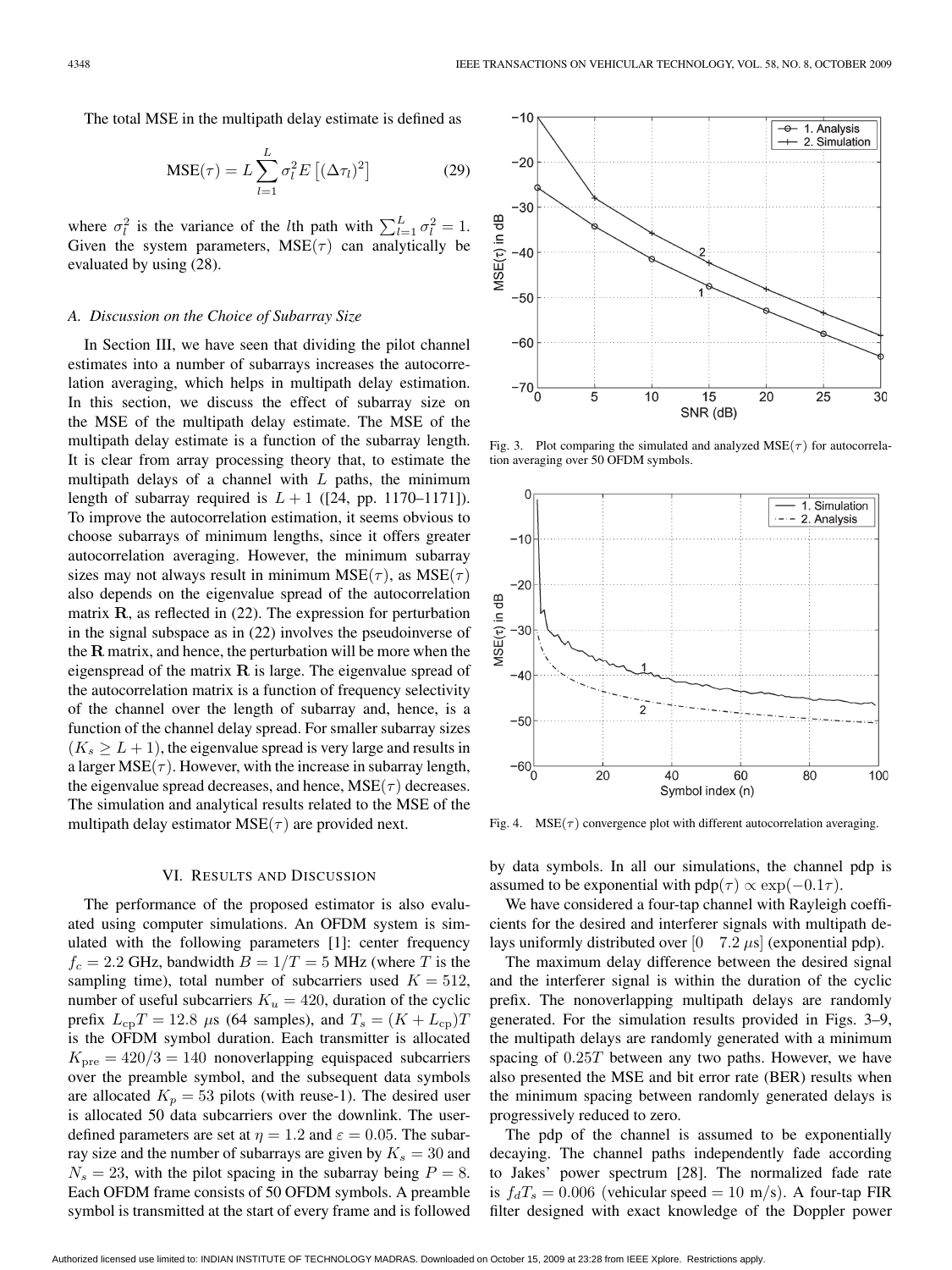

Fig. 5. MSE( $\tau$ ) as a function of subarray length  $K_s$ .



Fig. 6. MSE convergence plot comparing the proposed SS method with the PR-mLS-based method.



Fig. 7. Coded BER performance comparison of the different channel estimation techniques for  $\kappa_p = 0$  dB.



Fig. 8. MSE convergence plot for the proposed SS method for different multipath delay spacing  $\delta\tau$ .



Fig. 9. Coded BER performance comparison for different multipath delay spacing  $\delta\tau$ .

spectrum is used to exploit the time correlation in the channel (it is found that increasing the filter length greater than 4 gives a rather negligible improvement in MSE performance [31, pp. 535–539]).

The performance of the algorithm is evaluated using MSE and BER by averaging over channels with different multipath delay locations. For the coded OFDM system, the input bits are encoded with rate 1/2 parallel concatenated convolutional turbo codes, as explained in [1, Sec. 8.4.9] and then modulated using the QPSK scheme. The synchronous interferer signal is also assumed to be QPSK modulated. The channel MSE is defined as (for some  $n$ )

$$
\text{MSE} = \frac{1}{2K_d} \sum_{j=1}^{2} \sum_{k \in \mathcal{I}_d} E \left\{ \left| H_{d,n}^{(j)}(k) - \widehat{H}_{d,n}^{(j)}(k) \right|^2 \right\}.
$$
 (30)

Fig. 3 shows the MSE performance of the multipath delay estimator for  $N = 50$  symbols. The analytical MSE, as derived from (28), considers first-order perturbation analysis and independent channel realizations. However, in the simulations,

Authorized licensed use limited to: INDIAN INSTITUTE OF TECHNOLOGY MADRAS. Downloaded on October 15, 2009 at 23:28 from IEEE Xplore. Restrictions apply.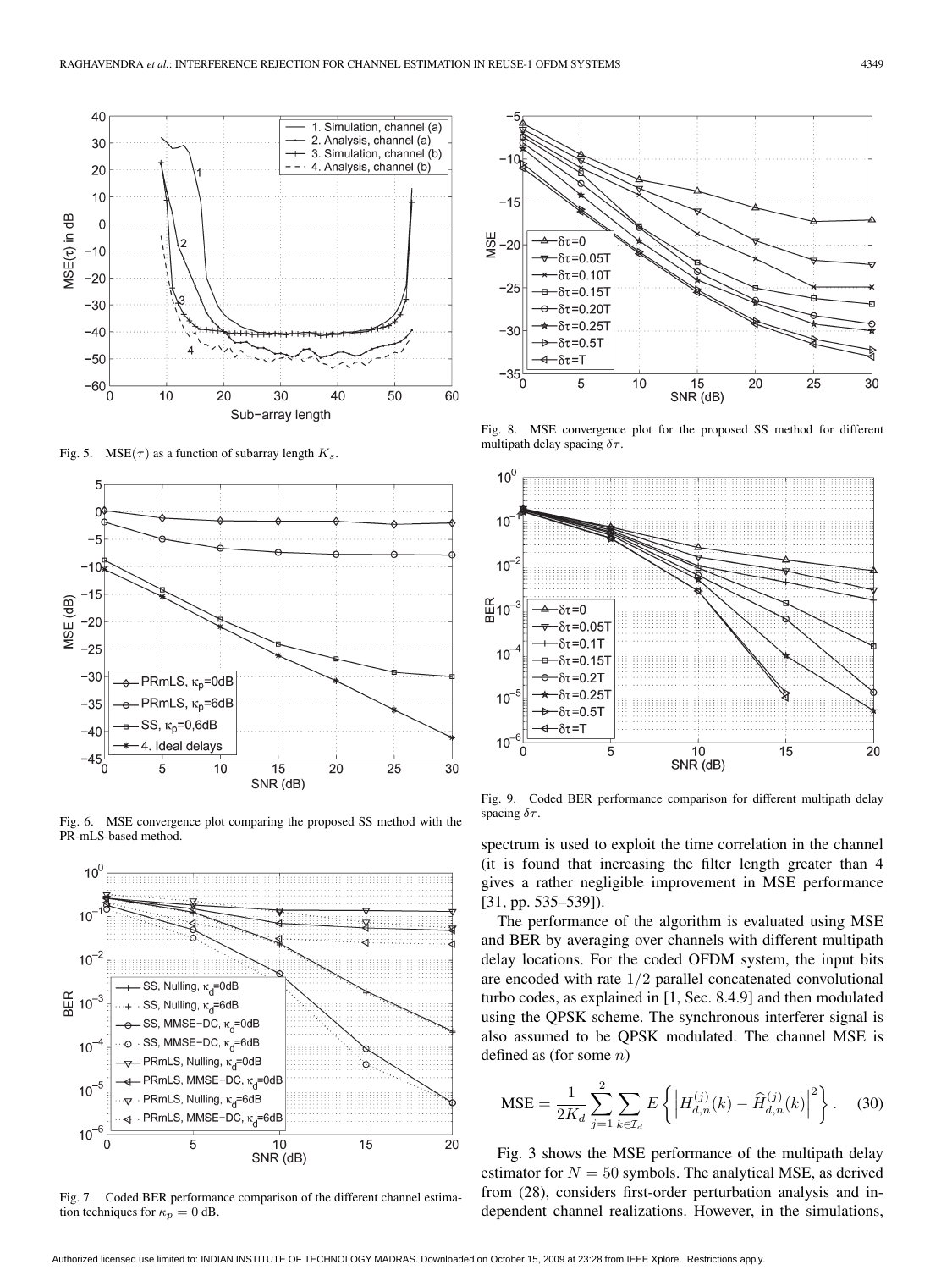the multipath delays are estimated from the correlated channel with a normalized fade rate of  $f_dT_s = 0.006$ . We observe here that the simulated MSE is around 5 dB away from the analytical MSE. Fig. 4 compares the simulated and analytical MSE convergence performance for different  $N$  with the SNR fixed at 15 dB. For a satisfactory system operation, we can fix  $MSE(\tau)$  and then decide the number of symbols required for averaging.

In Fig. 5, the effect of the subarray size as the multipath delay MSE is presented. The simulation and analysis are carried out at 15-dB SNR. The MSE difference between the simulation and the analysis is due to the fact that the analysis uses firstorder perturbation theory and independent channel realizations in deriving a closed-form expression for  $MSE(\tau)$ . The subarray length is varied from  $L + 1 = 9$  to  $K_p = 53$ . The MSE( $\tau$ ) initially reduces with the increase in subarray length and then floors at approximately −40 dB over a range of subarray lengths (between 25 and 45 in the plot). To demonstrate the effect of delay spread on the choice of subarray, we have considered a channel with a relatively smaller delay spread. In Fig. 5, we refer to the eight-path channel with delay spread  $\begin{bmatrix} 0 & 3.2 \ \mu s \end{bmatrix}$ (exponential pdp) as channel (a) and the eight-path channel with delay spread  $\begin{bmatrix} 0 \\ 7.4 \\ \mu s \end{bmatrix}$  (exponential pdp) as channel (b). Since the eigenvalue spread of the sampled Fourier transform matrix reduces with the increase in channel delay spread, the  $MSE(\tau)$  for the large delay spread channel [channel (b)] reduces at a faster rate compared with that for a smaller delay spread [channel (a)]. The increase in  $MSE(\tau)$  for large subarray lengths is due to the lack of autocorrelation averaging. Note that this is more evident in the simulation, since the channel taps are correlated in time. This plot helps us in fixing the subarray length given the channel delay spread. In further simulations, we fix the subarray length to be  $K_s = 30$ , and the number of OFDM symbols for autocorrelation averaging is taken to be  $N = 50.$ 

Fig. 6 compares the MSE performance of the proposed subspace (SS) method and the PR mLS (PRmLS) pilot databased channel-estimation methods with CCI with pilot SIR  $\kappa_p = 0$  and 6 dB. The MSE is evaluated after averaging the autocorrelation over  $n = 50$  OFDM symbols. The performance of the PRmLS-based method is evaluated based on the channel interpolation method, as explained in [25]. Note that the channel estimates derived from the preamble symbol become obsolete with time due to Doppler. Hence, for the OFDM symbols that are away from the preamble symbol (in the frame), the channel is only estimated from 53 pilots. Therefore, it is observed that PRmLS suffers from an irreducible error floor. The loss in performance of the PRmLS method is due to the following:

- 1) interference from other BS;
- 2) interpolation errors due to the nonsampled nature of the channel, which are introduced by the DFT-based interpolators.

The plot shows a significant improvement in performance of the subspace-based channel estimation technique over the PRmLS-based method. The subspace-based method estimates the multipath delay locations of the desired and interferer channels and projects the pilot channel estimates onto the basis derived from the multipath delay information. Since the multipath delay locations of the desired and interferer channels are assumed to be different, high-quality channel estimation is possible. The delays are tagged using only one preamble symbol transmitted at the start of the frame. We have also plotted the MSE for the receiver with ideal multipath delays and ideal delay tagging. It is clear that the MSE of the proposed method follows the MSE with ideal delays for the operating SNR region. The effect of interference on MSE dominates over noise at higher SNR regions and, hence, the MSE of the subspace-based method floors. The effect of interference on MSE is a function of the minimum separation between the multipath delays and is discussed in detail in Fig. 8.

Fig. 7 compares the performance of channel estimation techniques for a coded OFDM system. The pilot and data SIRs are set at  $\kappa_p = 0$ ,  $\kappa_d = 0$ , 6 dB. It is clear from the plot that the MMSE-DC detection scheme using the channel estimates obtained from the proposed SS-based method outperforms the other schemes. Since INC is the zero-forcing solution, the performance remains unchanged with the SIR variation on the data carriers. The PRmLS-based detection method completely fails due to its inability to estimate the channel with severe interference.

Figs. 8 and 9 provide the MSE and the coded bit error probability performance by varying the minimum spacing between the paths of the desired and interferer multipath delays ( $\delta \tau$ ) for  $\kappa_d = 0$  dB. The multipath channels were generated using an exponential power-delay profile. The multipath delays of the desired and interferer channels were randomly generated over the interval  $(0 \t 7.4 \t \mu s)$  such that their minimum delay spacing is maintained. An MMSE-DC-based receiver is used for the simulations. The MSE of the channel estimates is a function of noise and interference, and the closer the multipath delays of the desired and interferer channels, the more the effect of interference on the channel estimates. This is due to the nonorthogonality of the delay subspaces spanned by the desired and interferer channels.<sup>6</sup> However, observe that when the minimum spacing between the multipath delays  $\delta\tau$  is made large, the delay subspaces become "nearly" orthogonal, and the error due to interference decreases. Note that even with a minimum spacing of  $\delta \tau = 0$ , we are able to achieve a better performance compared with the PRmLS method.

### VII. CONCLUSION

We have presented a novel subspace-based channel estimation and tracking method in the presence of strong CCI for cellular reuse-1 OFDM systems such as the IEEE 802.16d/e WMAN [1]. In such reuse-1 systems, the pilot subcarrier positions of the desired and interferer BSs overlap, which severely corrupts the channel estimates, particularly for users at the sector or cell edge. While the use of PR pilot sequences for interference rejection is proposed in [1], this results in an

<sup>&</sup>lt;sup>6</sup>For sample-spaced channel models with distinct multipath delays, the delay subspace spanned by the desired and interferer channels are orthogonal.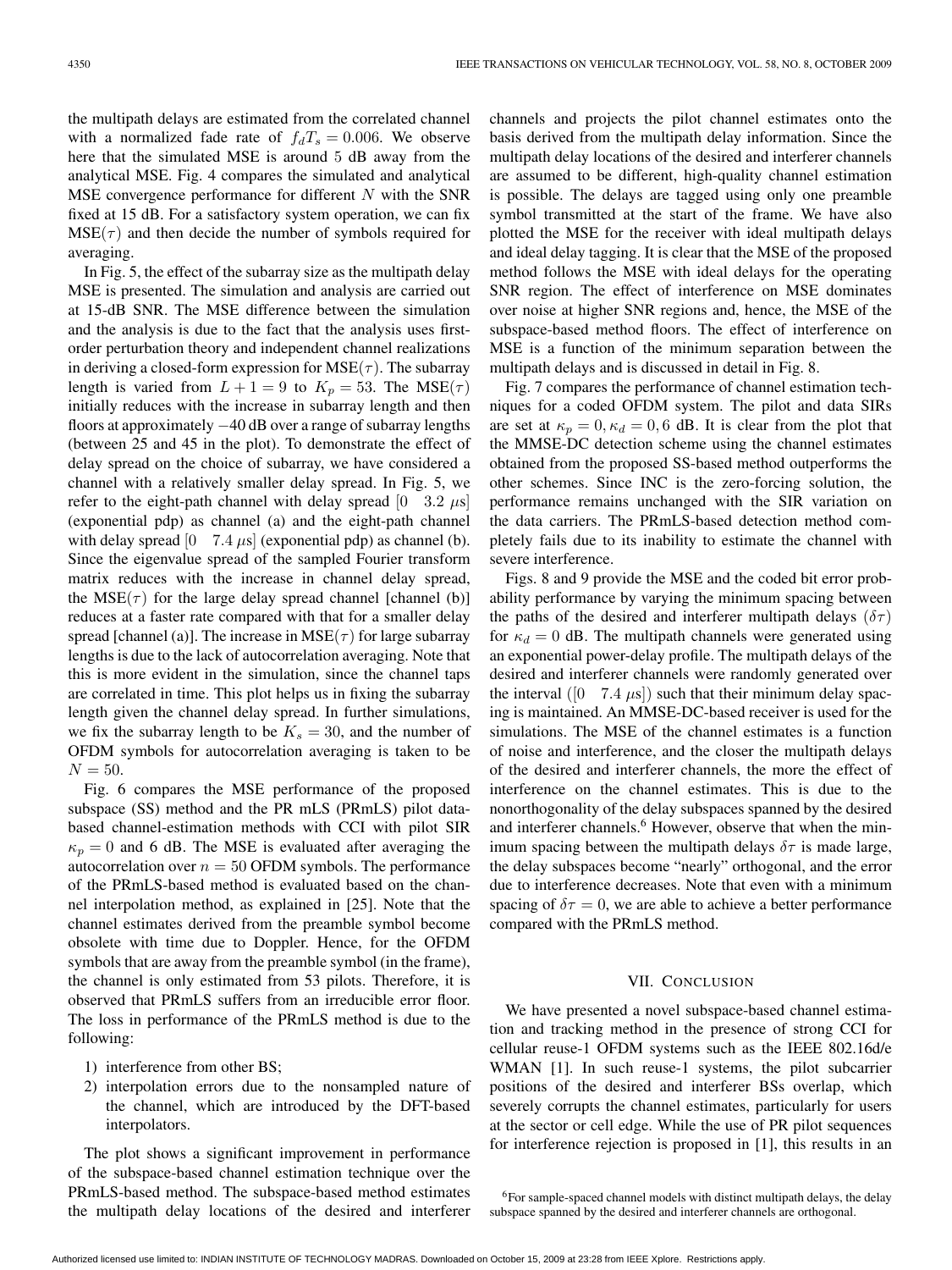irreducible channel-estimation error, resulting in severe degradation in the BER performance when the interference is strong. The proposed channel estimation method can estimate and track both desired and interfering channels with a significantly lower MSE, provided that the multipath delay locations of the desired and interferer channels do not exactly overlap. We assume that the time-of-flight difference between the desired and interfering signals ensures that the multipath locations of the corresponding channels are distinct. Moreover, simulation results are provided with randomly generated multipath delays with their minimum separation equal to zero to show the efficacy of the proposed method. We have analytically derived the MSE expression for the estimated multipath delays and found that the simulation and analysis closely matches. Given the approximate pdp, the MSE analysis of the multipath delays can help in reducing the receiver complexity by minimizing the subarray length for satisfactory system performance. The simulation results provided indicate that accurate channel estimates can greatly improve the error rate performance when interference-suppressing detectors are employed.

#### **REFERENCES**

- [1] *Standard for Local and Metropolitan Area Networks Part 16: Air Interface for Fixed Broadband Wireless Access Systems*, IEEE P802.16-2004, 2004.
- [2] *Draft Table of Content for the IEEE 802.16m System Description Document*, Mar. 2008. IEEE C80216m-08/702r3.
- [3] Y. Zhang and H.-H. Chen, *Mobile WiMAX: Toward Broadband Wireless Metropolitan Area Networks*. Boca Raton, FL: CRC, 2007.
- [4] A. Ferneke, A. Klein, B. Wegmann, K. Dietrich, and E. Humburg, "Performance of IEEE 802.16e OFDMA in tight reuse scenarios," in *Proc. IEEE PIMRC*, Sep. 2007, pp. 1–5.
- [5] Y. Li and N. R. Solenberger, "Adaptive antenna arrays for OFDM systems with co-channel interference," *IEEE Trans. Commun.*, vol. 47, no. 2, pp. 217–229, Feb. 1999.
- [6] G. Luca, A. Luici, P. Giovanni, O. Shuktai, M. Okada, and K. Shozo, "Co-channel interference cancellation based on MIMO-OFDM systems," *Wireless Commun.*, vol. 9, no. 6, pp. 8–17, Dec. 2002.
- [7] A. Jeremic, T. A. Thomas, and A. Nehorai, "OFDM channels estimation in the presence of interference," *IEEE Trans. Signal Process.*, vol. 52, no. 12, pp. 3429–3439, Dec. 2004.
- [8] M. Munster, T. Keller, and L. Hanzo, "Co-channel interference suppression assisted adaptive OFDM in interference limited environments," in *Proc. IEEE VTC—Fall*, Sep. 1999, vol. 1, pp. 284–288.
- [9] J. Li, K. B. Letaief, and Z. Cao, "Co-channel interference cancellation for space-time coded OFDM systems," *IEEE Trans. Wireless Commun.*, vol. 2, no. 1, pp. 41–49, Jan. 2003.
- [10] S. Dieter, G. Matz, H. Franz, and P. Loubaton, "MMSE estimation of time varying channels for DVB-T systems with strong co-channel interference," in *Proc. EUSIPCO*, Sep. 2002, vol. 3, pp. 25–28.
- [11] T. Hunziker, M. Hashiguchi, and T. Ohira, "Reception of coded OFDM signals in broad-band fading environments with strong cochannel interference," in *Proc. IEEE GLOBECOM*, Dec. 2003, vol. 4, pp. 2310–2314.
- [12] C.-S. Ni and K.-C. Chen, "Cochannel interference suppression for coded OFDM systems over frequency-selective slowly fading channels," in *Proc. IEEE VTC—Fall*, Sep. 2004, vol. 1, pp. 679–683.
- [13] J. J. van de Beek, O. Edfors, M. Sandell, S. K. Wilson, and P. O. Borjesson, "On channel estimation in OFDM systems," in *Proc. IEEE VTC*, Jul. 1995, vol. 2, pp. 815–819.
- [14] B. Yang, K. B. Letaief, R. S. Cheng, and Z. Cao, "Channel estimation for OFDM transmission in multipath fading channels based on parametric channel modeling," *IEEE Trans. Commun.*, vol. 49, no. 3, pp. 467–479, Mar. 2001.
- [15] Y. Li and L. J. Cimini, "Bounds on the interchannel interference of OFDM in time-varying impairments," *IEEE Trans. Commun.*, vol. 49, no. 3, pp. 401–404, Mar. 2001.
- [16] M. R. Raghavendra and K. Giridhar, "Improving channel estimation in OFDM systems for sparse multipath channels," *IEEE Signal Process.* Lett., vol. 12, no. 1, pp. 52–55, Jan. 2005.
- [17] O. Simeone, Y. Bar-Ness, and U. Spagnolini, "Pilot-based channel estimation for OFDM systems by tracking the delay-subspace," *IEEE Trans. Wireless Commun.*, vol. 3, no. 1, pp. 315–325, Jan. 2004.
- [18] M. R. Raghavendra, E. Lior, S. Bhashyam, and K. Giridhar, "Parametric channel estimation for pseudo-random subcarrier-allocation in uplink OFDMA," *IEEE Trans. Signal Process.*, vol. 55, no. 11, pp. 5370–5381, Nov. 2007.
- [19] R. Negi and J. Cioffi, "Pilot tone selection for channel estimation in a mobile OFDM system," *IEEE Trans. Consum. Electron.*, vol. 44, no. 3, pp. 1122–1128, Aug. 1998.
- [20] S. Ohno and G. B. Giannakis, "Capacity maximizing MMSE-optimal pilots for wireless OFDM over frequency-selective block Rayleigh-fading channels," *IEEE Trans. Inf. Theory*, vol. 50, no. 9, pp. 2138–2145, Sep. 2004.
- [21] R. Roy and T. Kailath, "ESPRIT—Estimation of signal parameters via rotational invariance techniques," *IEEE Trans. Acoust., Speech, Signal Process.*, vol. 37, no. 7, pp. 984–995, Jul. 1989.
- [22] S. U. Pillai and B. H. Kwon, "Forward/backward spatial smoothing techniques for coherent signal identification," *IEEE Trans. Acoust., Speech, Signal Process.*, vol. 37, no. 1, pp. 8–15, Jan. 1989.
- [23] T. J. Shan, M. Wax, and T. Kailath, "On spatial smoothing for directionof-arrival estimation of coherent signals," *IEEE Trans. Acoust., Speech, Signal Process.*, vol. ASSP-33, no. 4, pp. 806–811, Aug. 1985.
- [24] H. L. Van Trees, *Optimum Array Processing, Part 4 of Detection, Estimation, and Modulation Theory*. Hoboken, NJ: Wiley, 2002.
- [25] Y. Li, L. J. Cimini, Jr., and N. R. Sollenberger, "Robust channel estimation for OFDM systems with rapid dispersive fading channels," *IEEE Trans. Commun.*, vol. 46, no. 7, pp. 902–915, Jul. 1998.
- [26] M. Z. Win and J. H. Winters, "Analysis of hybrid selection/maximal-ratio combining in Rayleigh fading," in *Proc. IEEE ICC*, 1999, vol. 1, pp. 6–10.
- [27] B. Xia and J. Wang, "Effect of channel-estimation error on QAM systems with antenna diversity," *IEEE Trans. Commun.*, vol. 52, no. 12, p. 2209, Dec. 2004.
- [28] W. C. Jakes, *Microwave Mobile Communications*. Piscataway, NJ: IEEE Press, 1993.
- [29] U. Reimers, "Digital video broadcasting," *IEEE Commun. Mag.*, vol. 36, no. 6, pp. 104–110, Jun. 1998.
- [30] J. G. Proakis, *Digital Communications*, 3rd ed. New York: McGraw-Hill, 1995.
- [31] L. Hanzo, M. Munster, B. J. Choi, and T. Keller, *OFDM and MC-CDMA for Broadband Multi-User Communications, WLANs and Broadcasting*. Piscataway, NJ: IEEE Press, 2003.
- [32] B. D. Rao and K. V. S. Hari, "Performance analysis of ESPRIT and TAM in determining the direction of arrival of plane waves in noise," *IEEE Trans. Acoust., Speech, Signal Process.*, vol. 37, no. 12, pp. 1990–1995, Dec. 1989.
- [33] B. D. Rao and K. V. S. Hari, "Effect of spatial smoothing on state space methods/esprit," in *Proc. 5th ASSP Workshop Spectrum Estimation Model.*, 1990, pp. 377–381.
- [34] P. Stoica and A. Nehorai, "Performance comparison of subspace rotation and music methods for direction estimation," *IEEE Trans. Signal Process.*, vol. 39, no. 2, pp. 446–453, Feb. 1991.



**M. R. Raghavendra** received the B.E. degree in telecommunications engineering from Bangalore University, Bangalore, India, in 2001 and the Ph.D. degree from the Indian Institute of Technology Madras (IIT Madras), Chennai, India, in 2007.

He was a Research Scientist with the Centre for Wireless Communications, University of Oulu, Oulu, Finland, from October 2007 to September 2008. Since October 2008, he has been a Senior Engineer with Motorola India Electronics Private Ltd., Bangalore, where he works on the physical layer

aspects of 3GPP-LTE. His research interests include wireless communications and signal processing for communications.